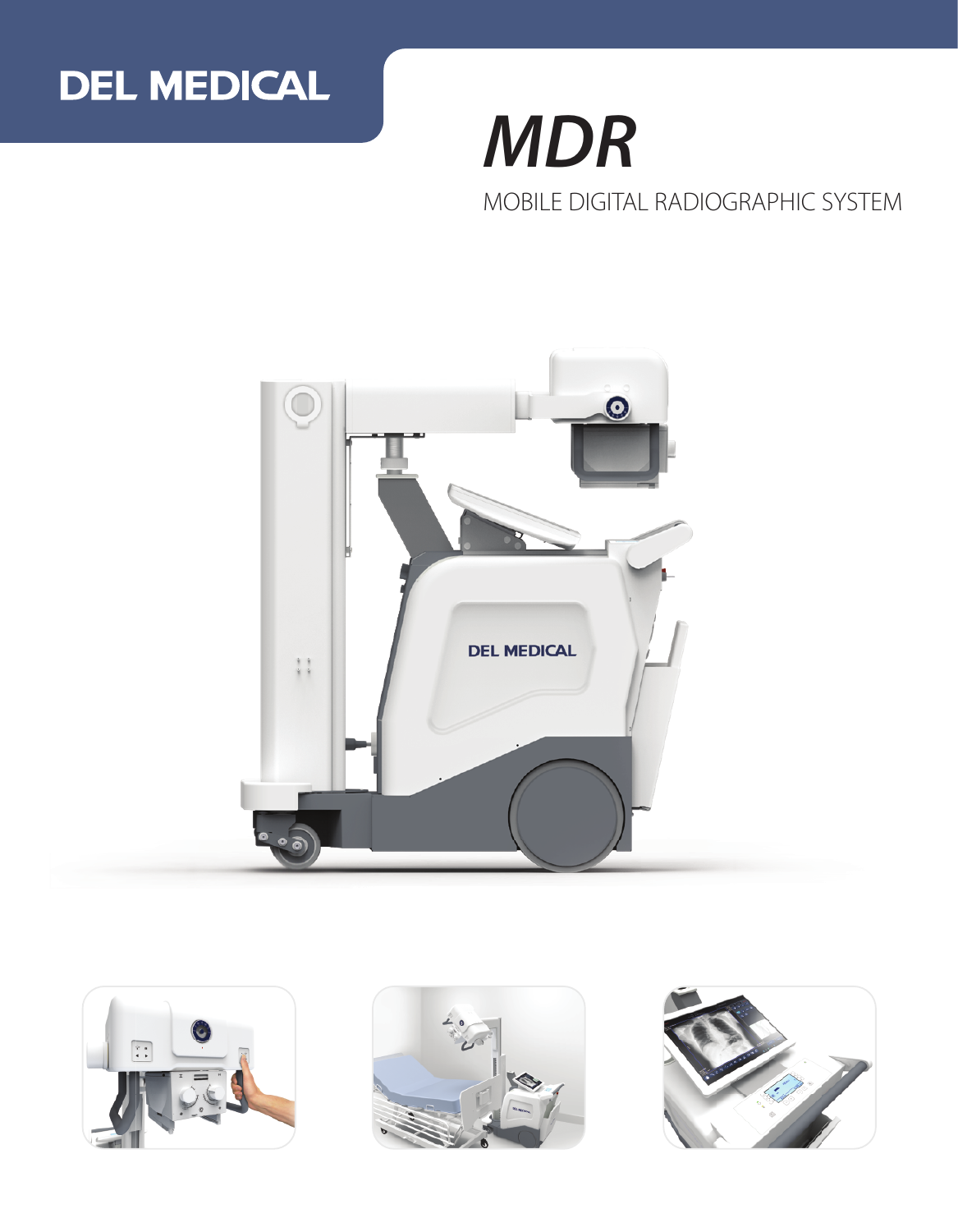# Cart Size and Positioning

| Width (transport position):  | 22.7" (57.6 cm)                                     |
|------------------------------|-----------------------------------------------------|
| Length (transport position): | 46.2" (117.3 cm)                                    |
| Height (transport position): | 53.3" (135.4 cm)                                    |
| Transport handle height:     | 35" (89 cm)                                         |
| Tube positioning:            | Friction locks for quiet operation                  |
| Focus-ground distance:       | 27.2" to 80.5" (69 cm to 204.5 cm)                  |
| Max height:                  | 85.7" (217.7 cm)                                    |
| Arm extension (telescopic):  | 14.2" (36 cm)                                       |
| Front range:                 | 28" to 42" (71 cm to 107 cm)                        |
| Lateral range:               | 20" to 34.5" (51.7 cm to 87.7 cm)                   |
| Rotation of x-ray tube head: | A-swivel, ±180°                                     |
|                              | B-swivel, $\pm 320^\circ$ (from transport position) |
|                              | C-swivel, 127° (90° forward, 37° backward)          |
| Weight (batteries included): | 959lbs. (435 kg)                                    |
| Apron hook:                  | Included on column                                  |
|                              |                                                     |

## Drive

| Speed forward (transport position): | $0 - 3$ MPH $(0 - 1.4$ m/s)                                                                               |
|-------------------------------------|-----------------------------------------------------------------------------------------------------------|
| Speed forward (working position):   | $0 - 1.6$ MPH (0 - 0.72 m/s)                                                                              |
| Speed backwards:                    | $0 - 1.6$ MPH (0 - 0.72 m/s)                                                                              |
| Inching feature:                    | Allows positioning at bedside from the tube head for subtle forward, backward,<br>right and left movement |
| Adaptive speed handle:              | Adjusts to walking speed                                                                                  |
| Transport handle height:            | 35" (89 cm)                                                                                               |
| Maximum incline:                    | 12°                                                                                                       |
| Front wheel:                        | 4.9" (12.5 cm) diameter / damped, antistatic                                                              |
| Rear wheel:                         | 11.8" (30 cm) diameter / antistatic                                                                       |
| Features:                           | - Fail-safe stop when handle is released<br>- Anti-collision sensor across front                          |

## DR Workstation

| Operating system: | Windows 10 Pro 64-bit   |
|-------------------|-------------------------|
| Processor:        | 2.3 GHz Intel Core i5   |
| Storage:          | 500 GB SSD              |
| Memory:           | 8 GB RAM                |
| Display:          | 19" touchscreen monitor |

## DR Detectors

| Compatible integrated DR detectors: | DELWORKS E-Series 14" x 17" and 24 cm x 30 cm size detectors                                 |
|-------------------------------------|----------------------------------------------------------------------------------------------|
| Battery:                            | Two (2) batteries included w/ detector                                                       |
| Charger:                            | Three (3) bay battery charger included / Trickle charger included in detector<br>storage bin |
| Features:                           | - Additional room for multiple detectors and grid cap in storage bin                         |
|                                     | - Trickle charge cable charges while powered on                                              |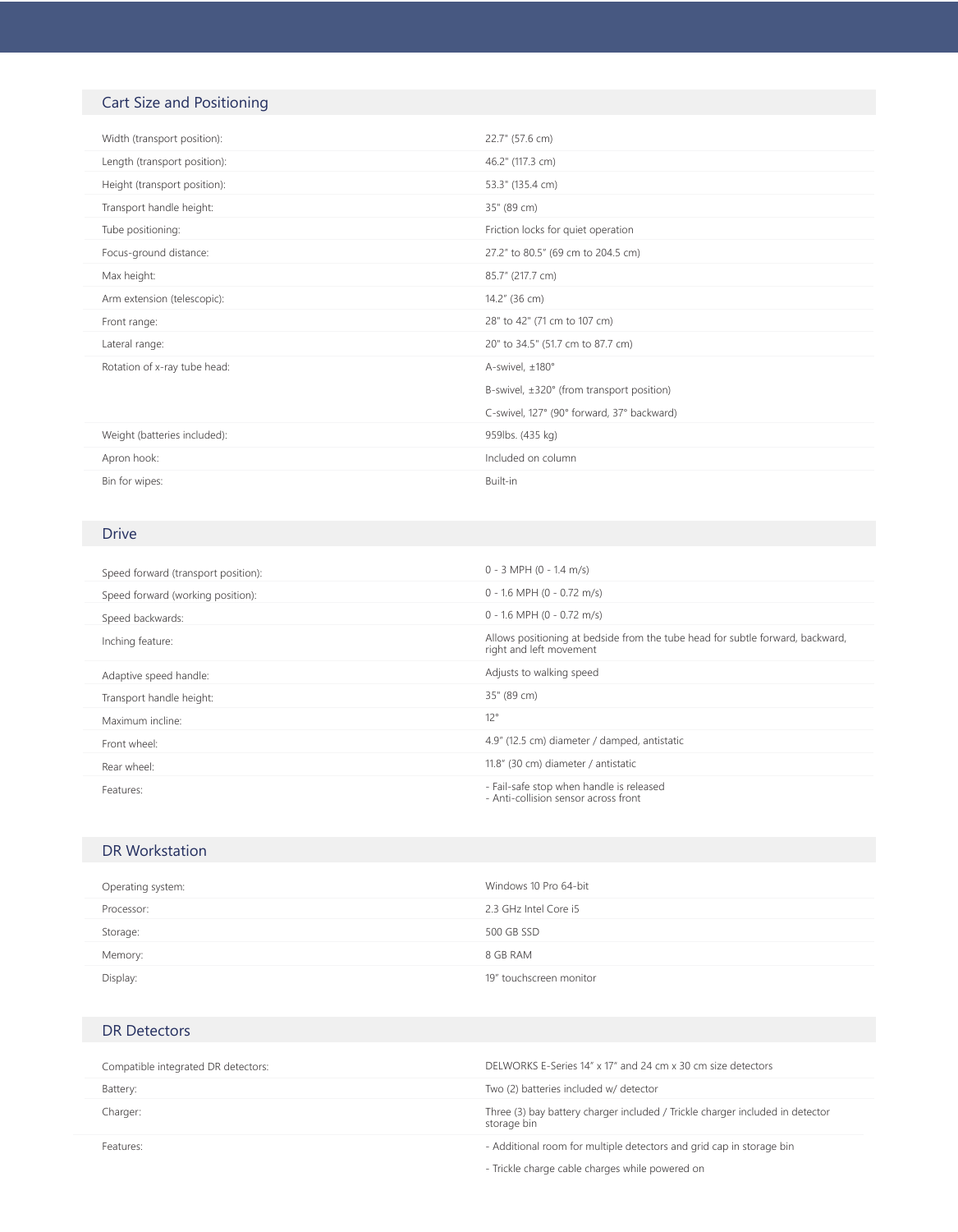# X-ray

| Maximum generator power:         | 40 kW (400 mA @ 100 kV)                                                                 |
|----------------------------------|-----------------------------------------------------------------------------------------|
| Inverter high-voltage frequency: | 40 kHz                                                                                  |
| Max ripple:                      | <2% @ 100 kV                                                                            |
| Climbing time:                   | <1 ms @ 100 kV                                                                          |
| kV variation range:              | 40 - 130 kV in steps of 1 kV                                                            |
| kV accuracy:                     | ±5% (IEC 60601-2-54)                                                                    |
| mA variation range:              | 70 - 400 mA automatically associated to kV                                              |
| mA accuracy:                     | ±10% (IEC 60601-2-54)                                                                   |
| mAs variation range:             | 0.1 - 320 mAs with increases of 12.5%                                                   |
| mAs precision:                   | ±10% (IEC 60601-2-54)                                                                   |
| Exposure times range:            | 0.001 - 3 sec according to set mAs                                                      |
| Exposure times accuracy:         | ±10% (IEC 60601-2-54)                                                                   |
| Continuous input anodic power:   | 120 W                                                                                   |
| mAs range per kV:                | Small focus (40 - 130 kV / 0.1 - 200 mAs)<br>Large focus (40 - 130 kV / 0.63 - 320 mAs) |
| Exposure control:                | Wired handswitch (Included)<br>Departed to construction (Opening on IV)                 |

- Wired handswitch (Included)<br>
Remote handswitch (Optional)<br>
 Operates via line of sight IR<br>
 Works through glass and leaded glass<br>
 Range 10 m (34 ft) +
	-
	-

#### Tube

| Thermal capacity of anode:            | 300 kHU (225 kJ)                        |
|---------------------------------------|-----------------------------------------|
| Nominal focus dimensions (IEC 60336): | 0.6 mm small focus / 1.2 mm large focus |
| Anodic angle:                         | $12.5^{\circ}$                          |
| Maximum voltage at the tube:          | 150 kV                                  |
| Maximum continuous anode dissipation: | 500 W                                   |

#### Collimator

| Model:                                          | Ralco R108 F                                                |  |
|-------------------------------------------------|-------------------------------------------------------------|--|
| Collimation:                                    | Manual with internal light source, multilayer squared field |  |
| Assembly plan from focus:                       | $3.14''$ (80 mm)                                            |  |
| Coverage of the field at 40" (100 cm) SID (FFD) | Minimum (0' x 0') / Maximum (17" x 17" (43 cm x 43 cm))     |  |
| Lighting source:                                | Clusters of high-brightness LED power                       |  |
| Centering and SID:                              | Double laser line for 1 m (39.4") SID definition            |  |
| Lamp lighting time:                             | 30 seconds                                                  |  |
| Light intensity (IEC 60601-2-54):               | $>160$ lux                                                  |  |
| Minimum contrast ratio (IEC 60601-2-54):        | 4:1                                                         |  |
| Focal distance measurment:                      | Retractable tape measurer (max extension 3 m)               |  |
| Inherent filtration:                            | 2 mm equivalent Al/75 kV                                    |  |
| Rotation:                                       | ± 120°                                                      |  |

#### Filtration

| Tubehead assembly:                     | 1.5 mmAI @ 75 kV                            |
|----------------------------------------|---------------------------------------------|
| Collimator:                            | 2.0 mmAI @ 75 kV                            |
| Total filtration of tubehead assembly: | 3.5 mmAI @ 75 kV                            |
| Additional filtration of DAP meter:    | 0.3 mmAI @ 75 kV (if DAP option is present) |
| Total filtration:                      | 3.8 mmAI @ 75 kV                            |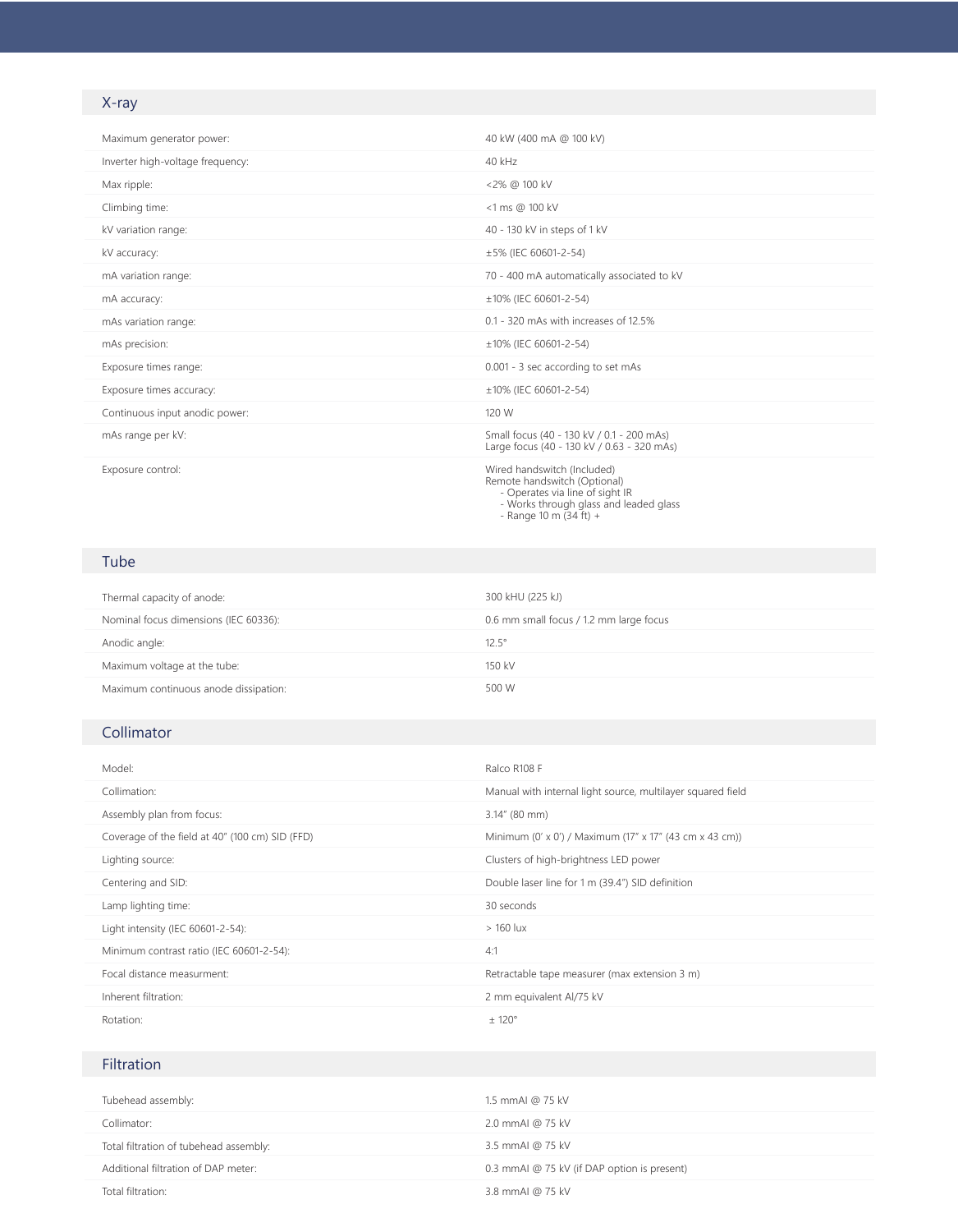#### **Batteries**

| Battery type:     | Maintenance free lead acid AGM (x13)                                       |
|-------------------|----------------------------------------------------------------------------|
| Power voltage:    | 12 V / 18 Ah each; 156 V / 235 Ah total                                    |
| Battery function: | Drive and exposure                                                         |
| Battery life:     | 8 hours when fully charged - movement and imaging                          |
| Charging time:    | 5 hours standard                                                           |
| Safety shutoff:   | Temperature / overvoltage / charge timeout                                 |
| Battery status:   | - Charging animation (charging in progress)<br>- Solid (charging complete) |

#### Input Power for Charging

| Input power:        | 115 / 230 VAC ±10%, standard single phase and ground |
|---------------------|------------------------------------------------------|
| Frequency:          | 50 / 60 Hz ±5 Hz                                     |
| Power requirements: | 10 A @ 125 VAC                                       |
| Absorbed current:   | 10 A                                                 |
| Line compensation:  | Automatic                                            |
| Line resistance:    | $<$ 1 $\Omega$ @ 115 VAC                             |
| Power supply cable: | 9.5' (2.9 m), retractable                            |

#### External Interfaces

- AC power
- USB
- Ethernet
- Exposure handswitch
- Bucky

#### Safety Features

- Emergency stop (back right corner of mobile unit)
- Front bumper collision sensor
- Drive system deadman switch (drive bar activated)
- Removable key to prevent operation
- Circuit breaker to prevent power surge (on at all times)
- Drive system manual release enables pushing MDR if batteries are fully discharged
- Safety shutdowns
- Filament current Tubehead temperature
	-
	-
- Overloading Max kV or fault in HV Check of stored data
	- Microcontrollers auto-test
	- Battery overvoltage

- Use coefficient (duty-cycle) according to the applied power waiting  $t = kV * mAs / 100$  (s)

#### Environmental Conditions

|                   | Operating                  | Storage / Transport                    |
|-------------------|----------------------------|----------------------------------------|
| Temperature       | 50°F - 104°F (10°C - 40°C) | $-13^{\circ}$ F - 158°F (-25°C - 70°C) |
| Relative Humidity | 30% - 75% non-condensing   | 10% - 90% non-condensing               |
| Pressure          | 700 hPa - 1060 hPa         | 500 hPa - 1060 hPa                     |